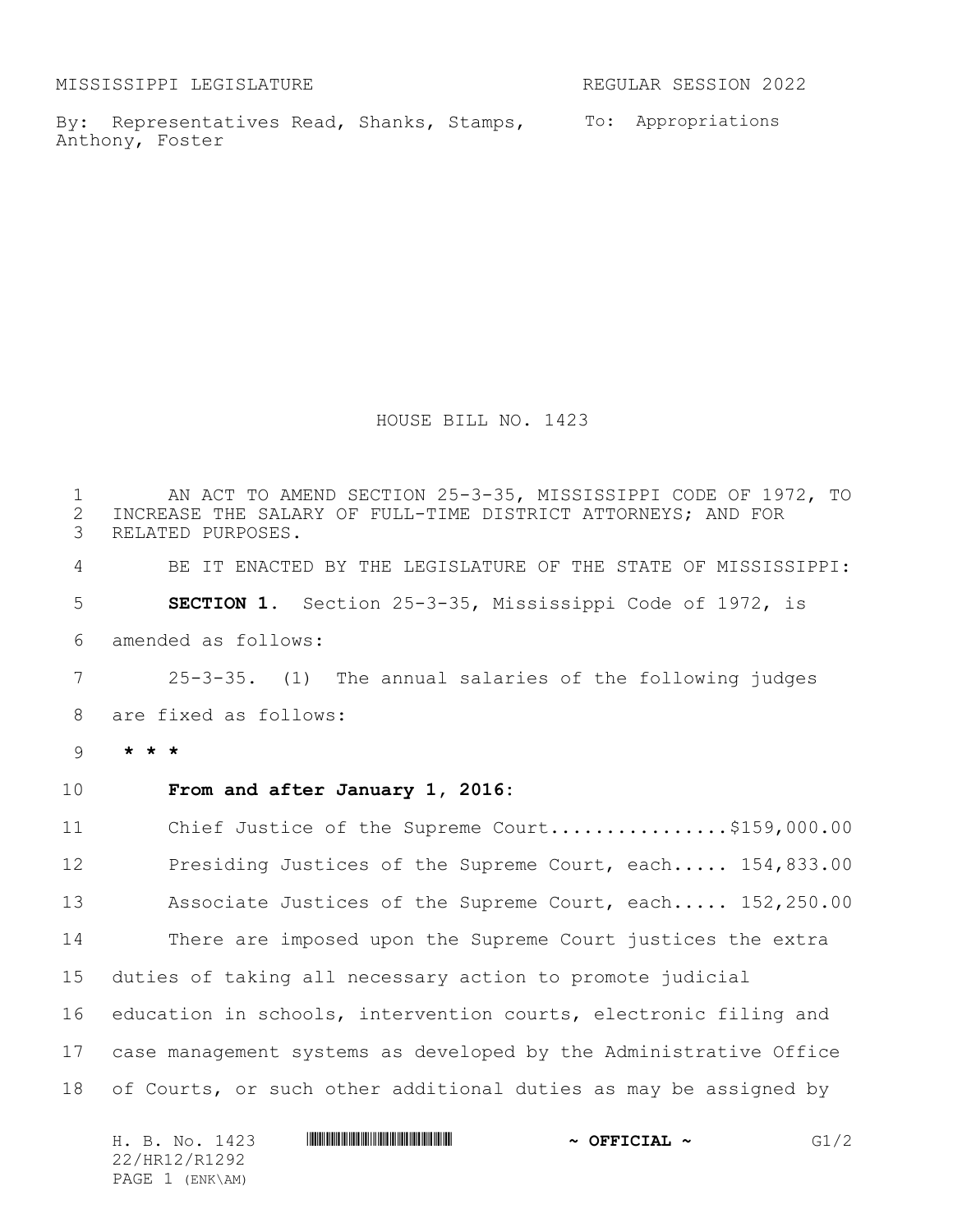the Chief Justice of the Supreme Court. For such extra services each justice, from and after January 1, 2013, shall receive a sum sufficient to aggregate, per annum, the salaries set forth in this subsection (1).

 The fixed salaries in this subsection (1) shall be paid from the State General Fund and from the Judicial System Operation Fund created under Section 9-21-45. No less than: One Hundred Fifteen Thousand Three Hundred Ninety Dollars (\$115,390.00) of the Chief Justice's salary in this subsection (1), One Hundred Thirteen Thousand One Hundred Ninety Dollars (\$113,190.00) of the salary of a presiding justice in this subsection (1), and One Hundred Twelve Thousand Five Hundred Thirty Dollars (\$112,530.00) of the salary of an associate justice in this subsection (1) shall be paid from general fund monies; in addition, the Legislature shall appropriate annually from the Judicial System Operation Fund a sum sufficient to increase the salary of the Chief Justice, a presiding justice and an associate justice to the levels set forth in this subsection (1).

 The fixed salaries as specified in this subsection (1) shall be the exclusive and total compensation which can be reported to the Public Employees' Retirement System for retirement purposes; however, any judge in office on December 31, 2003, may continue to report his expense allowance as part of his compensation for retirement purposes.

H. B. No. 1423 \*HR12/R1292\* **~ OFFICIAL ~** 22/HR12/R1292 PAGE 2 (ENK\AM)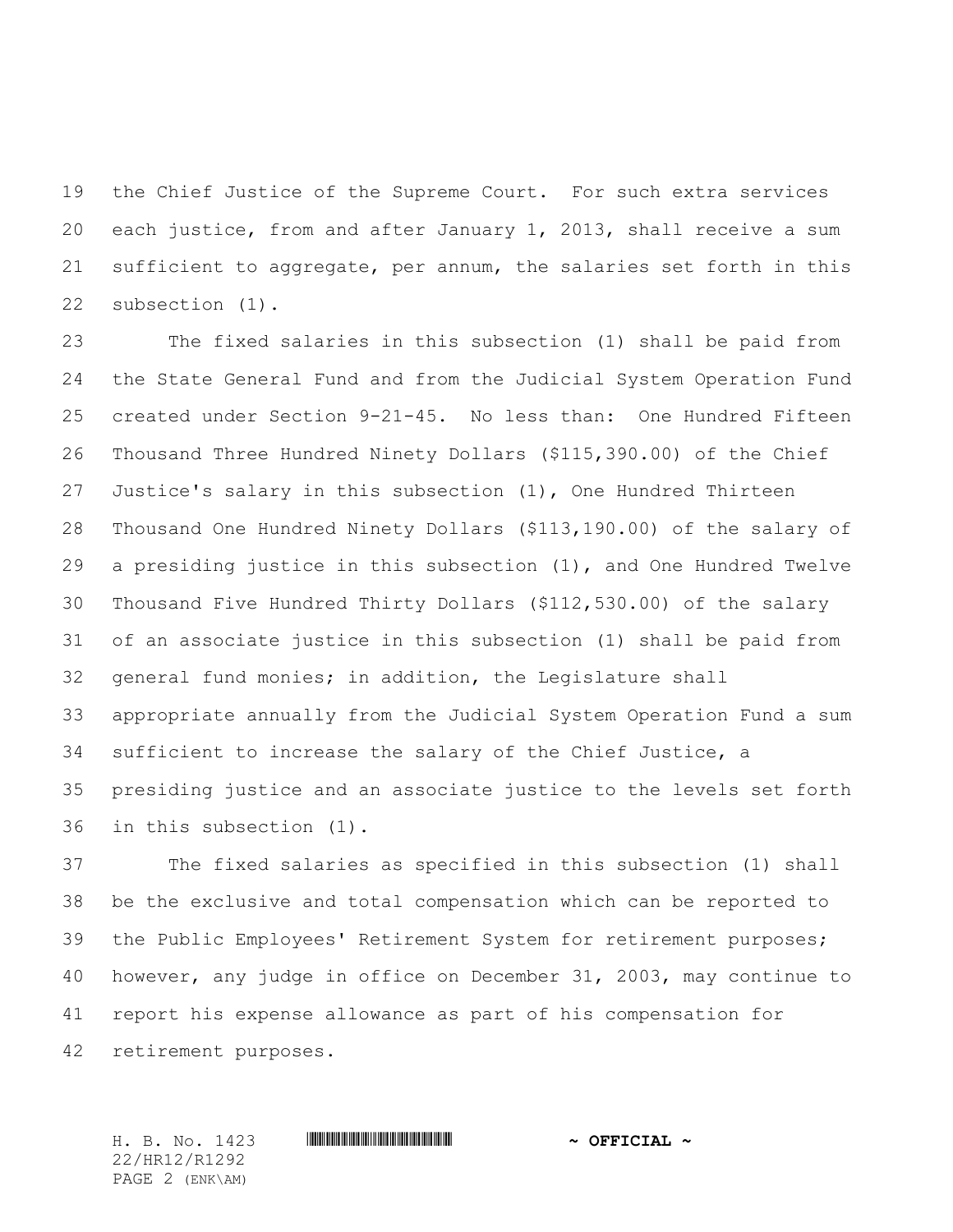(2) The annual salaries of the judges of the Court of Appeals of Mississippi are fixed as follows:

**\* \* \***

## **From and after January 1, 2016:**

47 Chief Judge of the Court of Appeals...............\$147,578.00 48 Associate Judges of the Court of Appeals, each.... 144,827.00 From and after January 1, 2013, each judge shall receive a sum sufficient to aggregate, per annum, the salaries set forth in this subsection (2).

 The fixed salaries in this subsection (2) shall be paid from the State General Fund and from the Judicial System Operation Fund created under Section 9-21-45. No less than One Hundred Eight Thousand One Hundred Thirty Dollars (\$108,130.00) of the Chief Judge's salary in this subsection (2) shall be paid from general fund monies; in addition, the Legislature shall appropriate annually from the Judicial System Operation Fund a sum sufficient to increase the Chief Judge's salary to the level set forth in this subsection (2). No less than One Hundred Five Thousand Fifty Dollars (\$105,050.00) of the salary of an associate judge in this subsection (2) shall be paid from general fund monies; in addition, the Legislature shall appropriate annually from the Judicial System Operation Fund a sum sufficient to increase the salary of an associate judge to the level set forth in this subsection (2).

22/HR12/R1292 PAGE 3 (ENK\AM)

H. B. No. 1423 \*HR12/R1292\* **~ OFFICIAL ~**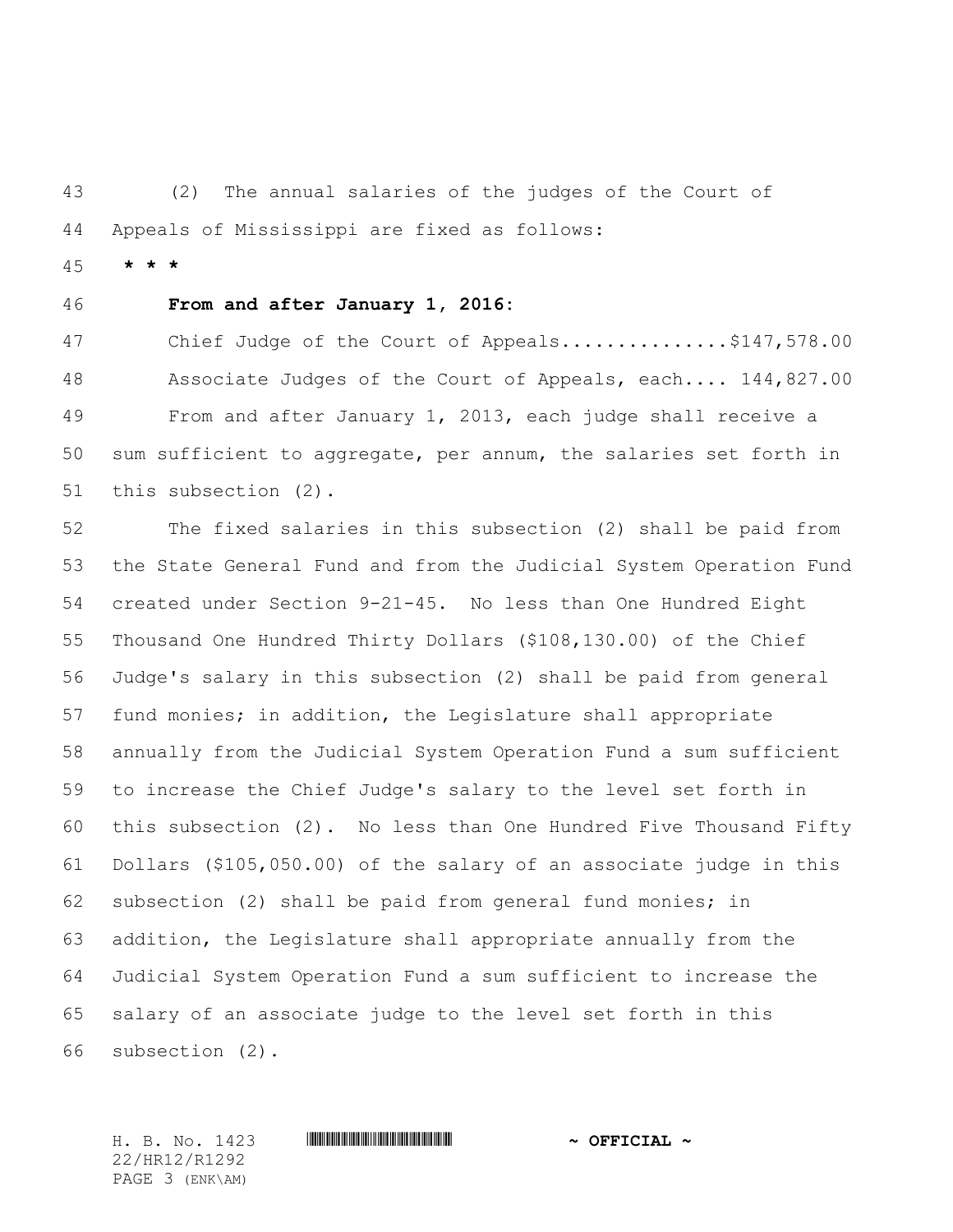The fixed salaries as specified in this subsection (2) shall be the exclusive and total compensation which can be reported to the Public Employees' Retirement System for retirement purposes; however, any judge in office on December 31, 2003, may continue to report his expense allowance as part of his compensation for retirement purposes.

 (3) The annual salaries of the chancery and circuit court judges are fixed as follows:

**\* \* \***

# **From and after January 1, 2016:**

77 Chancery Judges, each................................\$136,000.00 78 Circuit Judges, each.............................. 136,000.00 In addition to their present official duties, the circuit and chancery judges shall take necessary action to promote judicial education in schools, intervention courts, electronic filing and case management systems as developed by the Administrative Office of Courts, or such other additional duties as may be assigned by the Chief Justice of the Supreme Court. For such extra services each judge, from and after January 1, 2013, shall receive a sum sufficient to aggregate, per annum, the salaries set forth in this subsection (3).

 The fixed salaries in this subsection (3) shall be paid from the State General Fund and from the Judicial System Operation Fund created under Section 9-21-45. No less than One Hundred Four Thousand One Hundred Seventy Dollars (\$104,170.00) of the salary

H. B. No. 1423 **. HRINING AND ALL AND A SEPICIAL ~** 22/HR12/R1292 PAGE 4 (ENK\AM)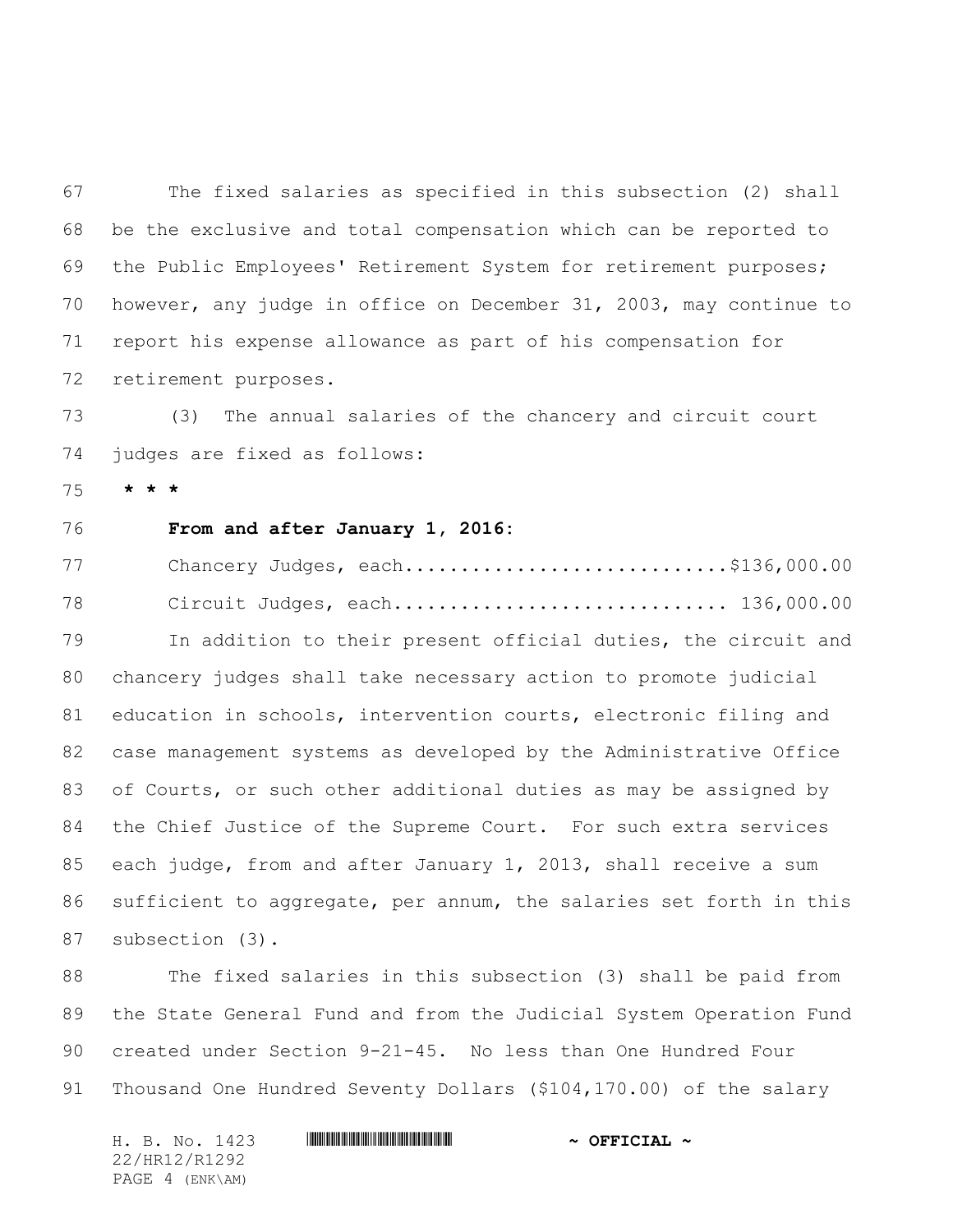of a chancery or circuit judge in this subsection (3) shall be 93 paid from general fund monies; in addition, the Legislature shall appropriate annually from the Judicial System Operation Fund a sum sufficient to increase the salary of a chancery or circuit judge to the levels set forth in this subsection (3).

 (4) From and after January 1, 2019, and every four (4) years 98 thereafter, the annual salaries of the judges in subsections (1), (2) and (3) shall be fixed at the level of compensation recommended by the State Personnel Board according to the board's most recent report on judicial salaries, as required under Section 25-9-115, to the extent that sufficient funds are available. The annual salaries fixed in accordance with this subsection (4) shall not become effective until the commencement of the next immediately succeeding term of office.

 (5) The Supreme Court shall prepare a payroll for chancery judges and circuit judges and submit such payroll to the Department of Finance and Administration.

 (6) The annual salary of the full-time district attorneys shall be:

**\* \* \***

### **From and after January 1, 2023:**

#### One Hundred Forty-five Thousand Nine Hundred Dollars

### (\$145,900.00)

 (7) The annual salary of the full-time legal assistants shall be not less than Fifteen Thousand Dollars (\$15,000.00) nor

| H. B. No. 1423  |  |  | $\sim$ OFFICIAL $\sim$ |  |
|-----------------|--|--|------------------------|--|
| 22/HR12/R1292   |  |  |                        |  |
| PAGE 5 (ENK\AM) |  |  |                        |  |